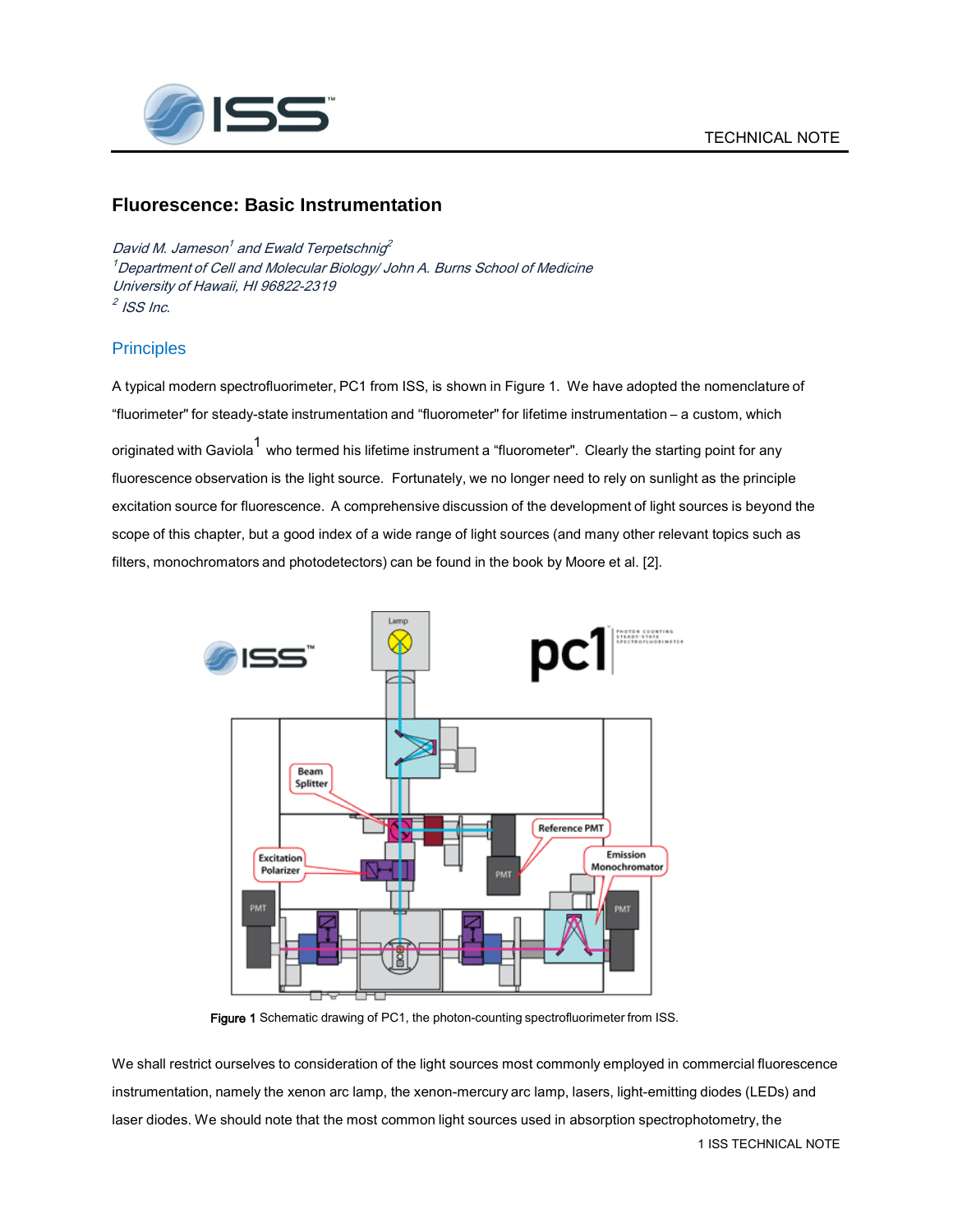deuterium and tungsten lamp, are rarely used in fluorescence since they are relatively weak photon sources.

#### Light Sources

The most relevant aspect of light sources for our present discussion is the useful wavelength range. From this point of view the xenon arc lamp is by far the common light source in commercial instruments since it produces usable light from the ultraviolet to the infrared. This range is quite adequate for most fluorescence studies on biological samples since such studies are usually limited by the absorption characteristics of water at either end of this spectral range, and by photodamage in the deep ultraviolet.

An example of the light distribution from a Cermax xenon arc lamp, from 200 nm to 1100 nm, is shown in Figure 2. Xenon arc lamps provide significant illumination out to around 1300 nm. Clearly the intensity of this light source depends dramatically on the wavelength – a fact, which has a significant impact on the excitation spectrum. The line radiation from 800—1000 nm is the result of bound-bound transitions in the xenon atoms and ions. The continuum is made up primarily of recombination radiation from gas ions capturing electrons into bound states (free- bound transitions) and from Bremsstrahlung radiation (free-free transitions).

The xenon-mercury arc has the characteristics of the xenon arc source but is dominated by very prominent lines due to the mercury transitions. The more prominent mercury lines are near 254 nm, 297 nm, 302 nm, 313 nm, 365 nm, 405 nm, 436 nm, 546 nm and 578 nm [3]. Much of the early work on proteins carried out in the former Soviet Union utilized 296.7 nm as the excitation wavelength since mercury lamps were a common light source at that time; the choice of this wavelength was appropriate since tyrosine absorption is negligible above 295 nm and hence tryptophan residues could be preferentially excited.

The use of lasers in fluorescence has primarily been restricted to time-resolved instrumentation, due to the intensity and spatial characteristics of laser sources (with the notable exception of fluorescence activated cell sorters – FACS). Of course laser sources have distinct emission lines characteristic of the atomic processes involved. The most commonly used lasers in modern biological fluorescence spectroscopy are the argon ion laser, the helium cadmium laser, the neodymium YAG (Nd:YAG) laser and, more recently, the titanium sapphire laser. The most commonly used argon ion laser lines are near 488 nm and 514 nm. But large frame, high power argon ion lasers (for example the Spectra-Physics Model 2045 laser in the authors' lab) produce lines in the deep UV at 275 nm and between 300-305 nm as well as the mid-UV near 334 nm, 351 nm and 364 nm and in the visible near 457 nm, 476 nm, 488 nm, 497 nm, 501 nm, 514 nm and 528 nm.

Helium-cadmium lasers produce lines near 325 nm and 442 nm. Nd:YAG lasers emit at 1064 nm and are typically doubled or quadrupled to 532 nm and 266 nm, respectively (frequency-doubled Nd:YAG lasers are now readily available as green emitting laser pointers!).

Often, the doubled Nd:YAG output at 532 nm is used to pump a dye laser (typically using a rhodamine-based dye) whose output in a range around 600 nm can then be doubled to produce UV light over a range around 300 nm. The titanium-sapphire laser, which emits over a range of around 700 – 1000 nm, is presently the light source of choice for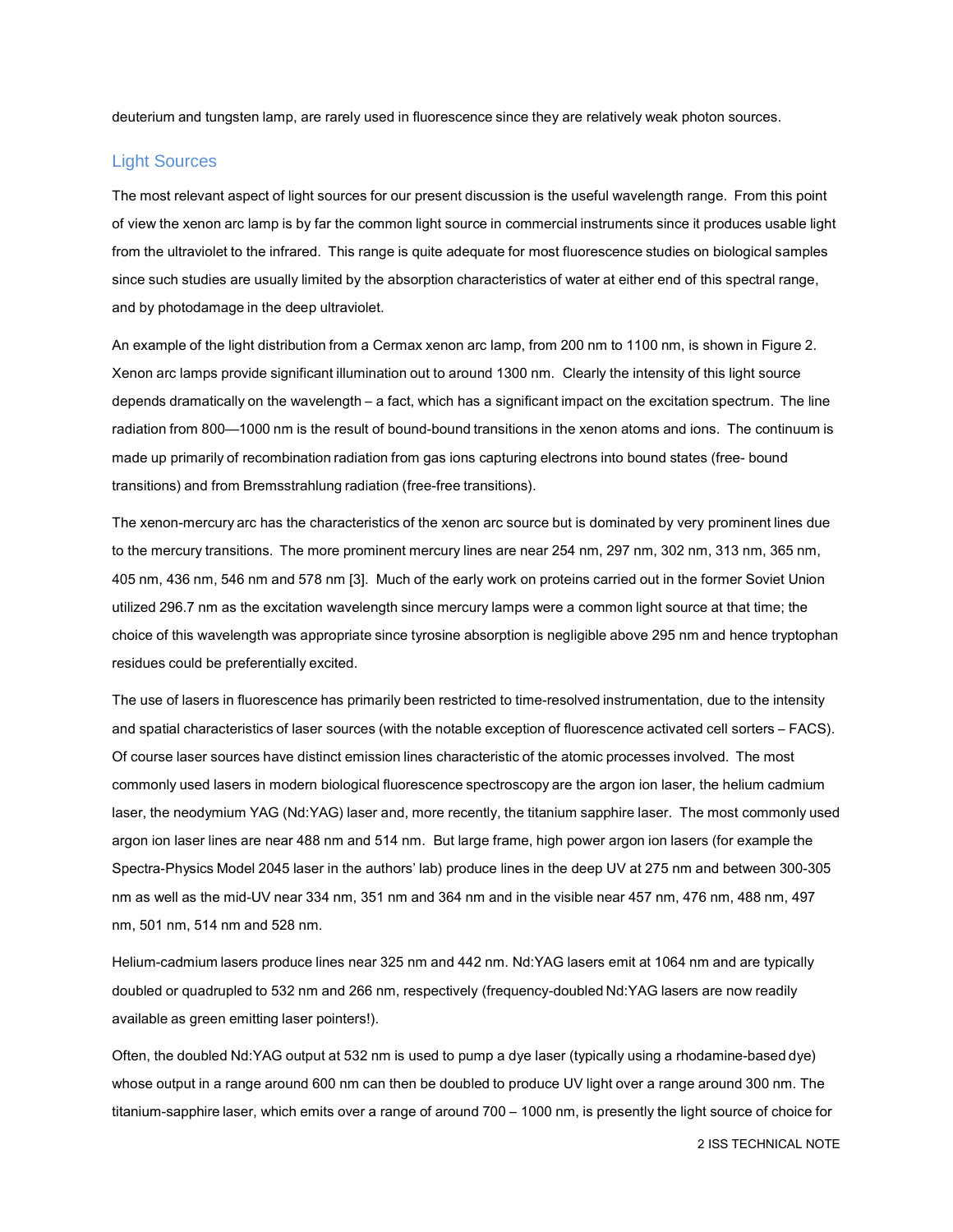multi-photon excitation. A relevant characteristic of laser sources is the time-profile of their output – for example typical argon ion or helium cadmium lasers are operated as continuous sources (termed CW; intensity essentially time-invariant) whereas Nd:YAG and titanium-sapphire lasers are usually operated as pulsed sources.



Figure 2. Spectral output of a Cermax Xenon Lamp used in ISS spectrofluorometers.

LEDs are becoming more popular since the list of available wavelengths is growing and, more importantly, extending deeper into the UV. LED sources down to 265 nm are available commercially. LEDs are much less intense than lasers (and not collimated) but have the advantages that they are relatively inexpensive, low power, solid-state devices that generate very little heat and which provide usable intensities over a narrow (but not discrete) spectral range. Their energy output can also be directly modulated which suggests time-resolved applications (see ISS Application Note: Frequency-Domain Spectroscopy Using 280-nm and 2300-nm LEDs). Another solid-state device, the laser diode, provides monochromatic radiation; near-UV laser diodes have become available which are much more intense than LED's but which for now only extend down to about 370 nm. If the excitation light source is not at a discrete wavelength, i.e., a laser or laser diode, then a device capable of wavelength selectivity is required – typically either an optical filter or a monochromator. For excitation purposes, the most useful optical filter is usually an interference-type filter, which typically can isolate wavelengths with a few nanometers resolution. The figure of merit for these types of filters is their FWHM – or full-width at half- maximum. For example, an interference filter centered at 400 nm with a FWHM of 5 nm transmits 50% of the intensity at 395 nm and 405 nm that it transmits at 400 nm. Such filters are not always very efficient, especially as the wavelength decreases. For example, the peak light transmission efficiency of a typical UV interference filter may be ~20% compared to ~70 to 80% for an interference filter centered in the visible wavelength region.

### **Monochromators**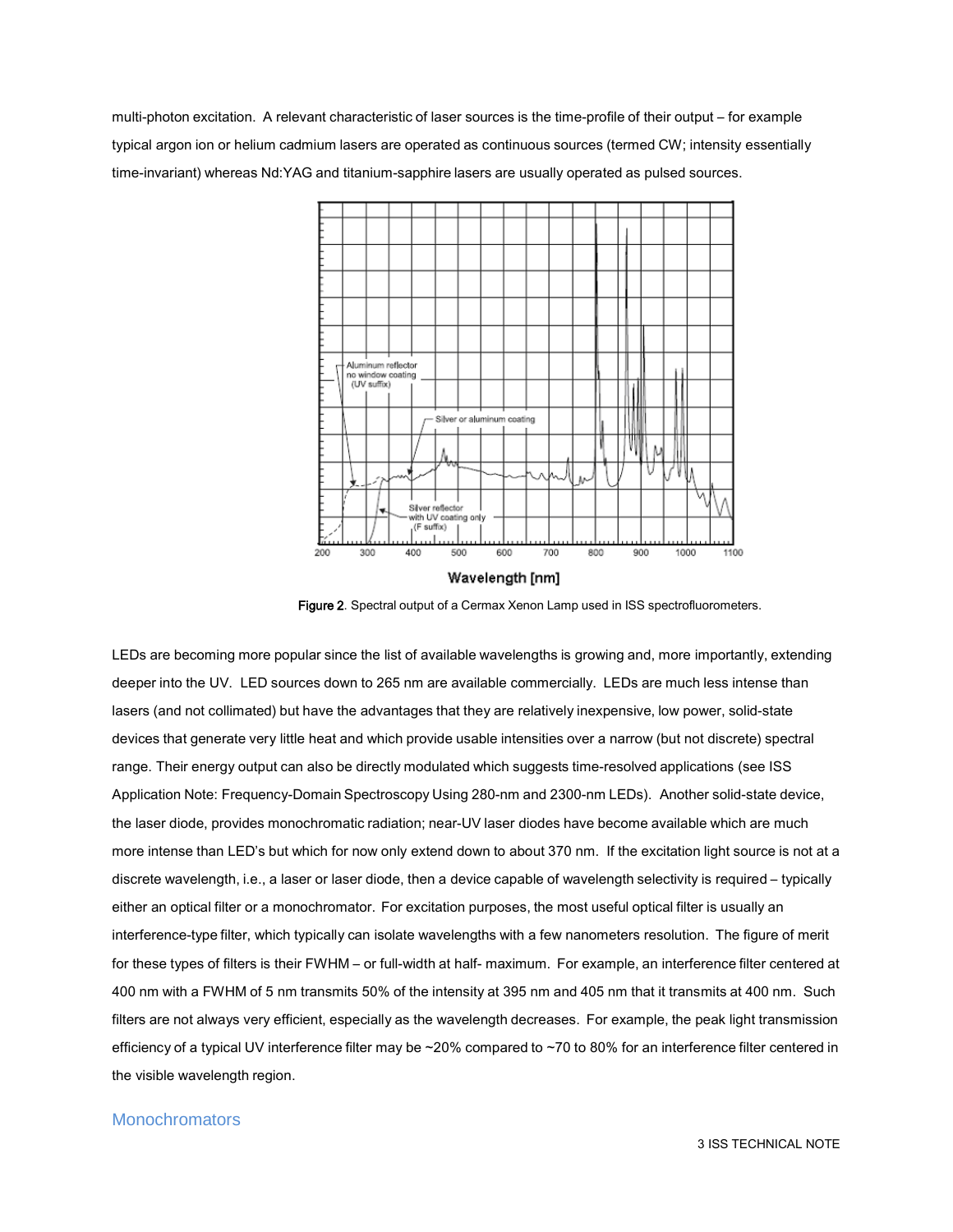Monochromators are the most common and versatile devices used to isolate specific wavelengths of light from broadband sources such as xenon-arc lamps. Monochromators operate by dispersing the incident light – most people are very aware of the light dispersing qualities of a prism (most people have observed the excellent light dispersion qualities of raindrops which results in rainbows, but far fewer notice that the weaker of the double rainbows, which can occur under particularly sunny conditions, has the order of the colors reversed due to the additional raindrop-interior reflection). The spectral region selected by a monochromator depends on the design of the monochromator and, ultimately, on the physical size of the monochromator slits; the key consideration here is the dispersion of the monochromator, which allows one to convert the physical width of a slit (e.g., in millimeters) to the FWHM of the spectral region passed. For example, the monochromators in the instrument shown in Figure 1 utilize fixed-slits (as opposed to infinitely variable slits) and have dispersions of 8 nm per millimeter.

Slits ranging from 0.025 mm to 4 mm are commonly available, which thus supply spectral resolutions ranging from 0.2 nm to 32 nm. Different monochromators of course have different dispersion factors but the common feature is that the smaller the slit, the higher will be the spectral resolution. This resolution comes with a cost, namely, a reduction in the light intensity – a two-fold reduction in each slit width (entrance or exit) results in an approximate 4-fold decrease in light intensity. In commercial spectrofluorimeters, prism-based monochromators are not commonly used, one reason being that a linear scan of the prism assembly will not result in a linear dispersion of wavelengths.

For many years, commercially available monochromators (such as those from Bausch and Lomb or Jarrell Ash) used planar ruled diffraction gratings as the dispersive element. These devices worked well but exhibited parasitic light levels, due to imperfections in the ruling process, which could seriously hamper measurements of turbid samples. This source of stray light was dramatically reduced when concave holographic gratings became available. These types of diffraction gratings are made using interference patterns generated onto photoresist substrates using laser sources. Regardless of the type of grating utilized, the efficiency with which a monochromator transmits light will show both wavelength and polarization dependence.

#### **Polarizers**

After the excitation wavelength is isolated it is sometimes passed through a polarizing device to select one plane of polarization (see also ISS Technical Note: Fluorescence Polarization). A variety of devices, both naturally occurring and manmade, have been used to polarize light. The Vikings, in fact, used a "sunstone" to observe the location of the sun on foggy or overcast days (magnetic compasses were unreliable at higher latitudes), which lasted a long time at the high northern latitudes! This stone is now thought to have been composed of the mineral cordierite, a natural polarizing material.

By taking advantage of the fact (even if they didn't know the reasons behind it) that scattered sunlight was highly polarized while light coming along the direction of the sun was not, Vikings could observe the distribution of the sky's brightness through the sunstone and localize the sun's position and, if the time of day were known, the compass directions.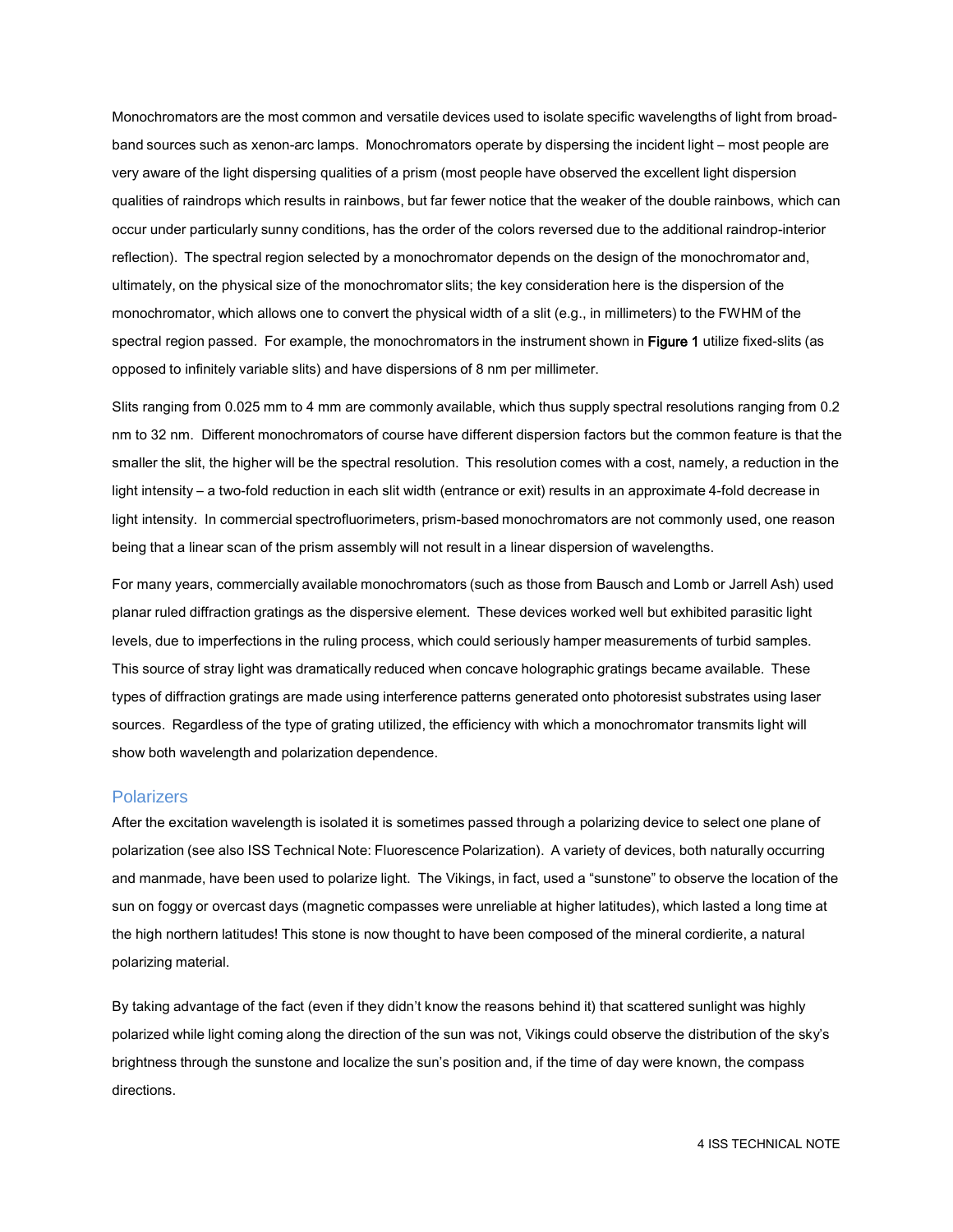Nowadays, the most common polarizers are either dichroic devices, which operate by effectively absorbing one plane of polarization (e.g., Polaroid type-H sheets based on stretched polyvinyl alcohol impregnated with iodine, which were invented in 1926 by E.H. Land while he was a freshman at Harvard) or double refracting calcite (CaCO3) crystal polarizers – discovered independently by Erasmus Bartholin and Christiaan Huygens in the 17th century - which differentially disperse the two planes of polarization (examples of this class of polarizers are Nicol polarizers, Wollaston prisms and Glan-type polarizers such as the Glan-Foucault, Glan-Thompson and Glan-Taylor polarizers).

Typical film polarizers are inexpensive but do not transmit efficiently in the ultraviolet. (Quiz: the interested reader should work out which direction of polarized light polarizing sunglasses pass; hint – glare or light reflected from surfaces is largely polarized in a horizontal direction) Calcite prism polarizers, on the other hand, transmit well into the ultraviolet (<240 nm) but are expensive (in the range of US \$1000) and have small apertures and angular acceptance tolerances, which means that incident light cannot be tightly focused (a comparison of the wavelength dependent polarizing efficiencies of several types of polarizing devices was given in [4].

In the ISS PC1, the exciting light impinges upon the sample and the emission is viewed at right angles to the direction of excitation (Figure 1). This 90° observation angle is primarily intended to reduce the extent of exciting light that passes to the detection side. Only when samples are relatively turbid, e.g., in the case of lipid suspensions or membrane samples, will significant levels of exciting light be scattered and potentially reach the photodetector (since optical filters and monochromators are not perfect). We should also note that the focal length of the lenses just before and after the sample have a small influence on the measured polarization. Specifically, the larger the numerical aperture of the lenses focusing the excitation and collecting the emitted light (i.e., the shorter the focal length and hence the larger the cone of collected light) the lower will be the measured polarization compared to the true polarization [5]. This effect is most serious in microscope optics and will have only a small influence on measurements taken with normal spectrofluorimeters.

A typical instrument such as the ISS PC1, shown in Figure 1, may yield a polarization lower by only a few percents from the true value. After excitation by the polarized light, the emitted light can (if desired) also be passed through a polarizing device, and the spectral region of interest can be isolated by an optical filter or a second monochromator. Typical filters used in the emission side are either bandpass filters (which transmit a broader spectral region than interference filters – FWHMs can be several tens of nanometers or greater) or cut-on filters. This latter filter is often referred to as a cut-off filter depending on the viewpoint of whether the transmission commences sharply at a given wavelength (cuts-on) or equivalently if the optical density decreases sharply at that wavelength (cuts-off).

Regardless, the operational principle of these types of filters, which are also known as longpass filters, is that they can be used to block any excitation light scattered towards the emission direction and then collect a large percentage of the total emission. Web sites, which contain transmission data for many types of filters, includ[e](http://www.mellesgriot.com/) [www.mellesgriot.com](http://www.mellesgriot.com/), [www.omegafilters.com](http://www.omegafilters.com/), and www.corion.com - a useful handbook containing information about filters for fluorescence microscopy can be found at [www.chroma.com.](http://www.chroma.com/)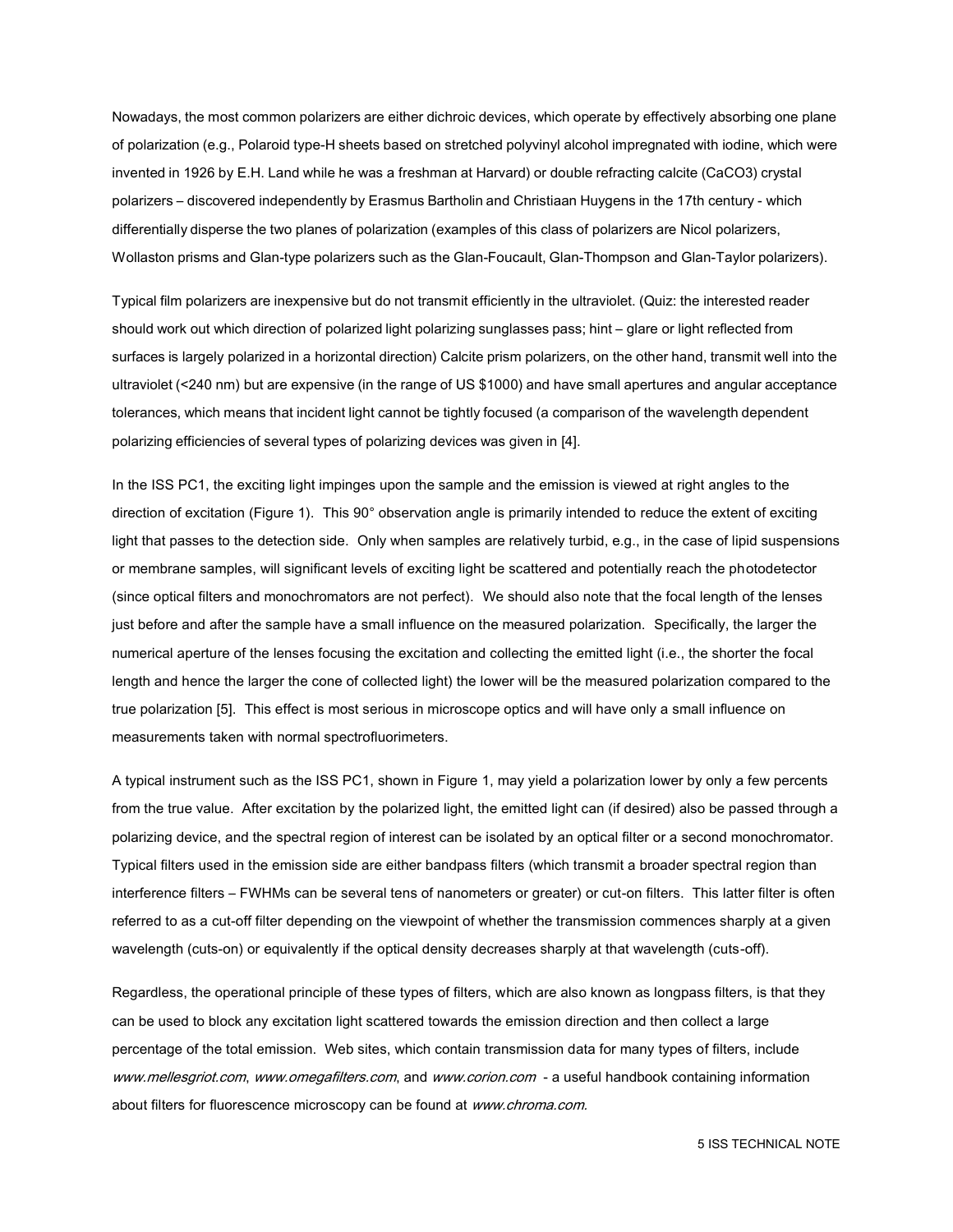## Light Detectors

Most modern instruments use photomultiplier tubes (PMTs) for detection and quantification of the emitted light. These devices are, of course, based on the photoelectric effect, i.e., the ejection of electrons from metallic surfaces as a consequence of incident light – the theory for this effect was developed by Albert Einstein who received the Nobel Prize for this work and not his more famous theory of relativity. The original phototubes were based on a simple arrangement to collect the emitted photoelectrons and produce an electric current, which could then be quantified.



Figure 3. Sensitivity and Quantum Efficiency for the PMT Model R928 by Hamamatsu

These early devices were not much of an improvement over the human eye, although they did offer the considerable advantage of protecting the observer from the deleterious effect of UV or IR radiation on the visual system. PMT devices were soon developed, however, that had multiple plates after the photosensitive cathode, called dynodes, held at progressively more positive voltages, which acted as secondary electron emitting surfaces and which would eject several electrons for each incident electron and hence multiply the effect many-fold (practical gains above10<sup>9</sup> anode electrons per photoelectron can be achieved for short light pulses though continuous gains of around 10<sup>7</sup> are typical due to thermal loading in the final dynodes). In the last few decades, significant progress had been made on the commercialization of PMTs with "extended red-response", which essentially means PMTs that can efficiently detect light out to above 800 nm. The model R928 by Hamamatsu features extremely high quantum efficiency, high current amplification, good S/N ratio and wide spectral response from UV to near infrared (Figure 3) and is therefore a commonly used PMT in today's spectrofluorimeters. For detailed information on a variety of PMTs and other type of detectors see [http://usa.hamamatsu.com.](http://usa.hamamatsu.com/)